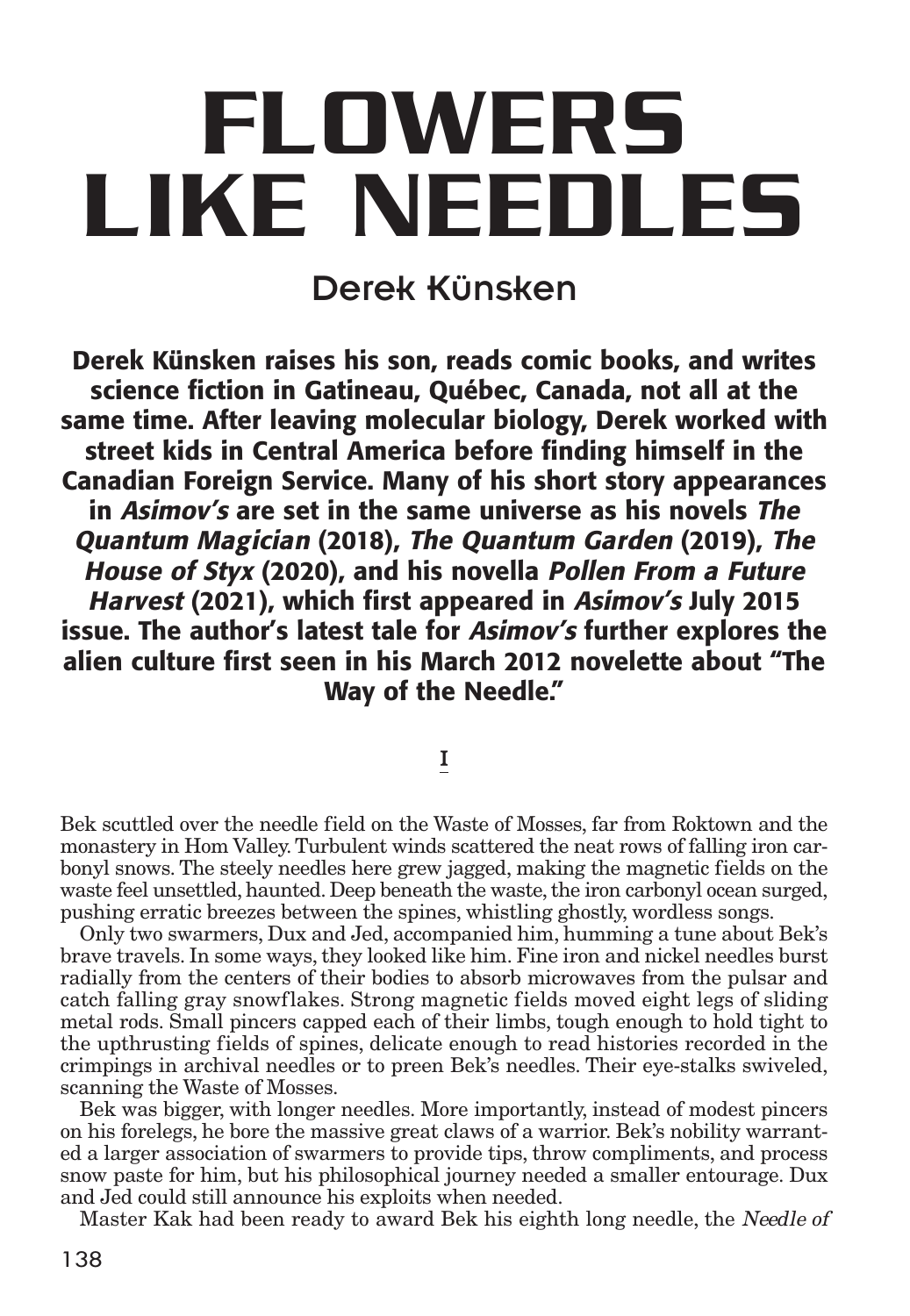Night, but Bek had refused. Every warrior-monk who earned the seventh, the Needle of Evening, could try to earn the coveted eighth and end his formal training into the mysteries of the Needle. Or they could choose to quest, exploring more extreme philosophical mysteries. Most pursued the Needle of Night.

Bek chose to seek Mok, the former master of the Followers of the Needle. Bek had studied every known analect, martial treatise, confusing parable, and counterintuitive wisdom attributed to Master Mok, but could comprehend no more of those mysteries without learning from Mok himself.

Bek had been approaching Mount Ceg for some time, moving between taller rods, foraging for snow paste and fast-scuttling fantails and whistlers, while wind-crawlers soared out of reach, tracing magnetic fields on charged wings. The rolling fields of upthrusting spines midwifed many rising prominences, rods grown on metallic upwellings on the floor of the ocean basin. Bek had already explored Mount Fen, Mount Dow, and Mount Kod. Different songs named each of them as the final place of meditation of Master Mok.

But Bek had found no old master and it was nearly the end of the year, the closest approach of the world to the pulsar. During the Short Kiss, lightning welded snow to spine, boiled the oceans, and exposed underwater caves that supposedly led to the interior of the mountain where Master Mok contemplated his inscrutable wisdoms. If Mount Ceg were the wrong mountain, Bek wouldn't reach another one before the oceans refilled. His search would be delayed another year.

But as they rounded Mount Ceg to the west, the winking microwaves of the pulsar revealed a low plateau on the mountainside, something so even that careful claws must have gardened it. His swarmers sensed his excitement.The pace of their admiring humming rose.

The plateau was lower on the slope than he'd first guessed, and where it met the mountainside, a cave mouth yawned.Warrior corpses littered the downslope around the plateau, decaying, dusty, with wild spines growing at right angles from the needles of the fallen.

A single swarmer rested near the mountain overhang, watching a tranquil warrior in the middle of the plateau. He stood on a single leg, in the Stance of Night, his other seven limbs balanced in the wind, long needles fanned out to catch the pulsar's microwaves.

"I am Bek," Bek said formally, raising his great claws, "Follower of the Needle, ranked to Evening. I seek Mok, an old master of my youth, to learn from him."

The other warrior stepped down from *Stance of Night*, leg by graceful leg, finding the balances of *Stance of Evening*, the two oblique shadows, the *Stance of Noon* Shadow, Stance of Morning, and Stance of Dawn.

"I am Lod," he said, displaying his great claws, "a Child of the Tree, ranked to Evening. I guard the way to Master Mok."

Bek gestured at the corpses beyond the plateau."You kill pilgrims?"

"I fought fairly in each case, warrior to warrior, under tourney rules. Those who yielded returned to their homes, or maybe went elsewhere to avoid telling of their loss. Those who wouldn't died with honor. Their swarmers returned to tell their stories. Do you challenge me?"

"To enter the mountain and see Master Mok, I must."

"You will not see Master Mok. The cave contains a greater guardian than I."

Bek had heard stories of a monster under the mountain.

"I challenge you," Bek said."Do you wish to begin the reciting of boasts?"

Lod's swarmer scurried close, humming a background tune as the warrior opened his great claws menacingly. Lod boasted that he came from Sekt, far to the archipelago's south, where he'd trained in the monastic order of the Children of the Tree,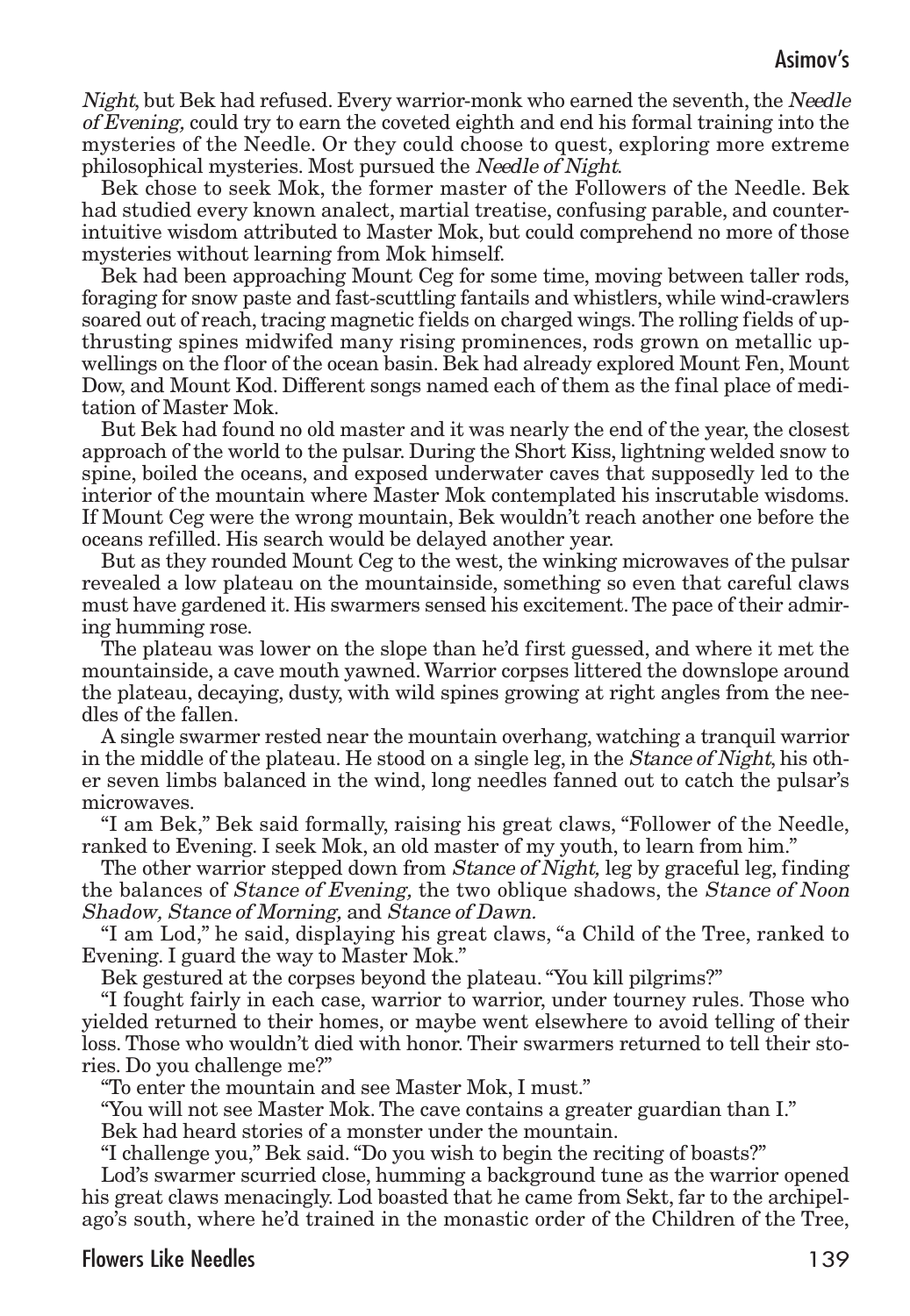completing many pilgrimages, defeating opponents Bek had never heard of, before finally coming here. Lod's great claws closed.

"You didn't finish your boasting," Bek protested. "Are you a disciple of Master Mok? Why do you prevent pilgrims from approaching him?"

Lod turned his claws to reflect the pulsar shine impressively. His lone swarmer threw compliments at Lod's reluctance.

"Years ago, my master chose me to learn from Master Mok," Lod said, "to bring new wisdoms back to the Monastery of Trees. After searching from island to island, I found the path to Master Mok's burrow. But the monster under the mountain bested me. I yielded, but he obliged me to swear to guard the mouth of the caves while contemplating my defeat."

"Have you learned how to defeat the monster in your contemplation?"

"If I had, I wouldn't be here."

"The monster beneath the mountain holds Master Mok captive?"

"This is no longer boasting. Recite your boast, begin your challenge, or retreat," Lod said.

Bek pivoted slowly, assuming the *Stance of Fierce Contemplation*, one great claw extended, one held cocked high. His two swarmers tittered appreciation of his form. Lod assumed a stance Bek didn't recognize. He knew little of the martial traditions of the distant Children of the Tree. Lod seemed to balance his weight oddly. Lod's swarmer scuttled close to offer a quick gratuity, which Lod accepted with a hind leg.

They moved.

Lod feinted, great claw swiveling, changing direction unexpectedly at mid-stroke to sweep his other great claw low. Bek darted low and then leapt into Pik's Flight, sailing above the second claw. Lod lunged at Bek's alighting stance with a thrust similar to Equinox Star. Bek turned the momentum of his leap into the Funnel of Snow, spinning, sweeping his great claws to bat aside Lod's, and land Short Spine, a small strike with a minor claw.

Lod grunted in discomfort, retreating. Many schools knew the strikes and stances of the Followers of the Needle, but *Short Spine* was rare. Bek didn't even know if he was performing it correctly; he'd pieced it together from the Analects of Mok.

Lod launched a sophisticated web of thrusts and parries, some of which landed, even though that wasn't their purpose. Lod observed Bek as much as Bek observed him. The pace of the swarmers' magnetic humming became louder and louder, a speeding refrain to the dangerous dance.

Lod's attacks and probes were challenging, elegant, innovative even. Bek struggled to find room for his own creativity. The three swarmers sang together, complimenting their respective masters, building resonances, composing the song to sing after the battle. And as the magnetic ballad gained depth, Bek sensed a change in the rhythms of Lod's movements, a sign he'd finishing measuring Bek. A new part of the dangerous dance began.

Bek recognized Blinding Branches, a flurry of shifting side blows, from both great and minor claws along a warrior's flank, difficult to execute and disorienting to block, since the tempo of large and small blows differed. Bek met the small strikes and even the denting blows of great claw with his minor pincers, pivoting suddenly, seizing both Lod's hind legs in his great claws. Lod struggled, but Bek's tightening grip promised only the loss of both of Lod's hind legs.

"Yield!" Bek said.

" $N_0$ "

"I don't want to kill you."

The swarmers sang the warriors' words back like an echo, building an epic narrative to attach to the combatants' names.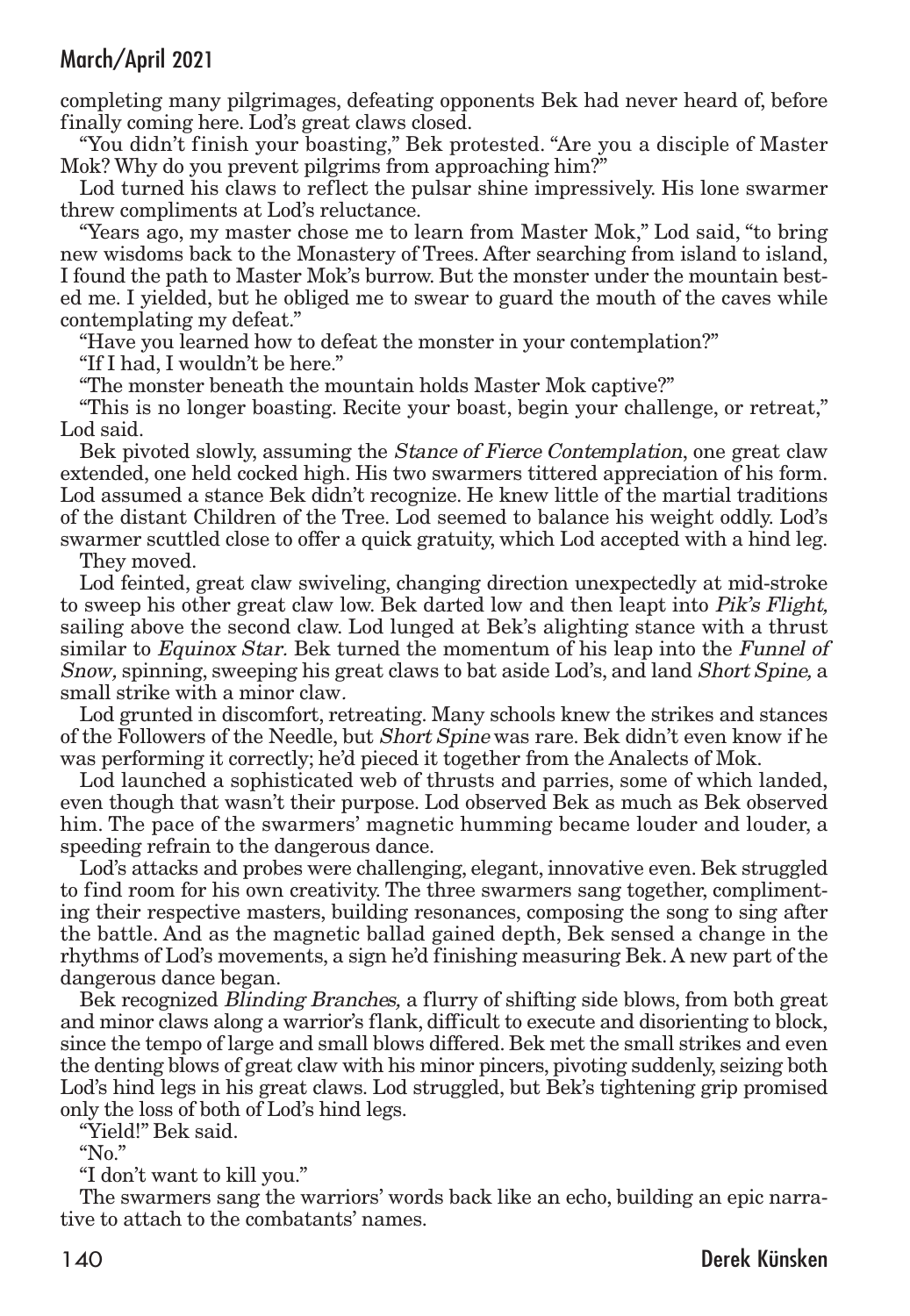"I can't yield. I swore to the monster beneath the mountain."

Bek's eye-stalks widened in surprise. Two of the three swarmers made a bridge of surprise into their song and then waited, humming just the tune.

"You've fought for years under a death sentence?" Bek said. "You cannot leave if you win and you cannot yield if you lose?"

Lod struggled."My sentence is meditative, seeking a higher state of understanding." Bek had him.The simplest, straightest route to honor was through fair, honest victory. And Bek had outmaneuvered Lod. And yet, nothing he'd heard in any of the Analects or stories of Mok pointed to any simple answers.

"I yield to you, then," Bek said, releasing Lod's hind legs.

The three swarmers faltered, their humming stumbling into indecisive discordance.The Child of Trees spun angrily. For a moment, it seemed as if he would channel his anger into a strike, as he'd been trained to do, as they'd all been trained to do. But Lod couldn't strike. Bek had yielded. Their battle was done.

"You shame me," Lod said.

"You were trapped. I freed you."

"I'm not free."

"You were ordered to stand guard here forever, only permitted to win or die," Bek said."You could only be freed by someone who accepted a loss to give you a kindness."

Lod blustered, eye-stalks waving uncertainly."In yielding when you were unbeaten, you dishonor both of us!"

"Because you're not worthy of being yielded to?" Bek said, indicating again the corpses beyond the edges of the neatly tended plateau of upthrusting needles."Yielding to you is no dishonor."

Lod spun away, scuttling off on six legs, great claws held high. Bek's swarmers didn't know what to sing about. Lod's swarmer conferred with them, courteously exchanging snow paste.

"Lod, Child of the Tree, ranked to Evening," Bek said formally,"will you offer hospitality and make pleasant conversation with me?"

Lod stared at Bek with widened eye-stalks before finally approaching resentfully. He settled into the five-legged Stance of theFirst Oblique Shadow and scraped snow paste from his own lower needles. Lod offered it on his great claws. Politely, Bek accepted and offered snow paste of his own. And as if suddenly finding their way again, the swarmers began fussing, offering tips, and babbling compliments, making note of particularly exquisite martial positions the combatants had demonstrated.

"Master Mok is within the mountain?" Bek said.

"So I believe."

"I've never heard of conditions of yielding like those the monster within the mountain placed upon you," Bek said."I wonder if Master Mok constructed these circumstances. I don't understand all of Master Mok's teachings, but his thinking is often deeper than we can understand, like his ideas on friendship with swarmers."

"I too studied Mok's Analects," Lod said."I saw nothing in them relating to the conditions of my oath of yielding."

"Master Mok once transformed himself into a swarmer, to assassinate an enemy master. From then on, he was concerned with the quandaries of our ethical systems. Nobles and swarmers. Honor and clan wars. Peace and tourneys."

Lod's resentment seemed to be cooling. They fanned their needles, absorbing the hard microwaves from the pulsar. Swarmers straightened bent needles, preened misplaced snow paste.

"His ethical riddles infuriate me," Bek admitted."I'm never sure if I'm learning the right thing. Your punishment feels like one of Mok's riddles. The famous attack he invented, Rag's Sacrifice, can only be completed with the cooperation of a willing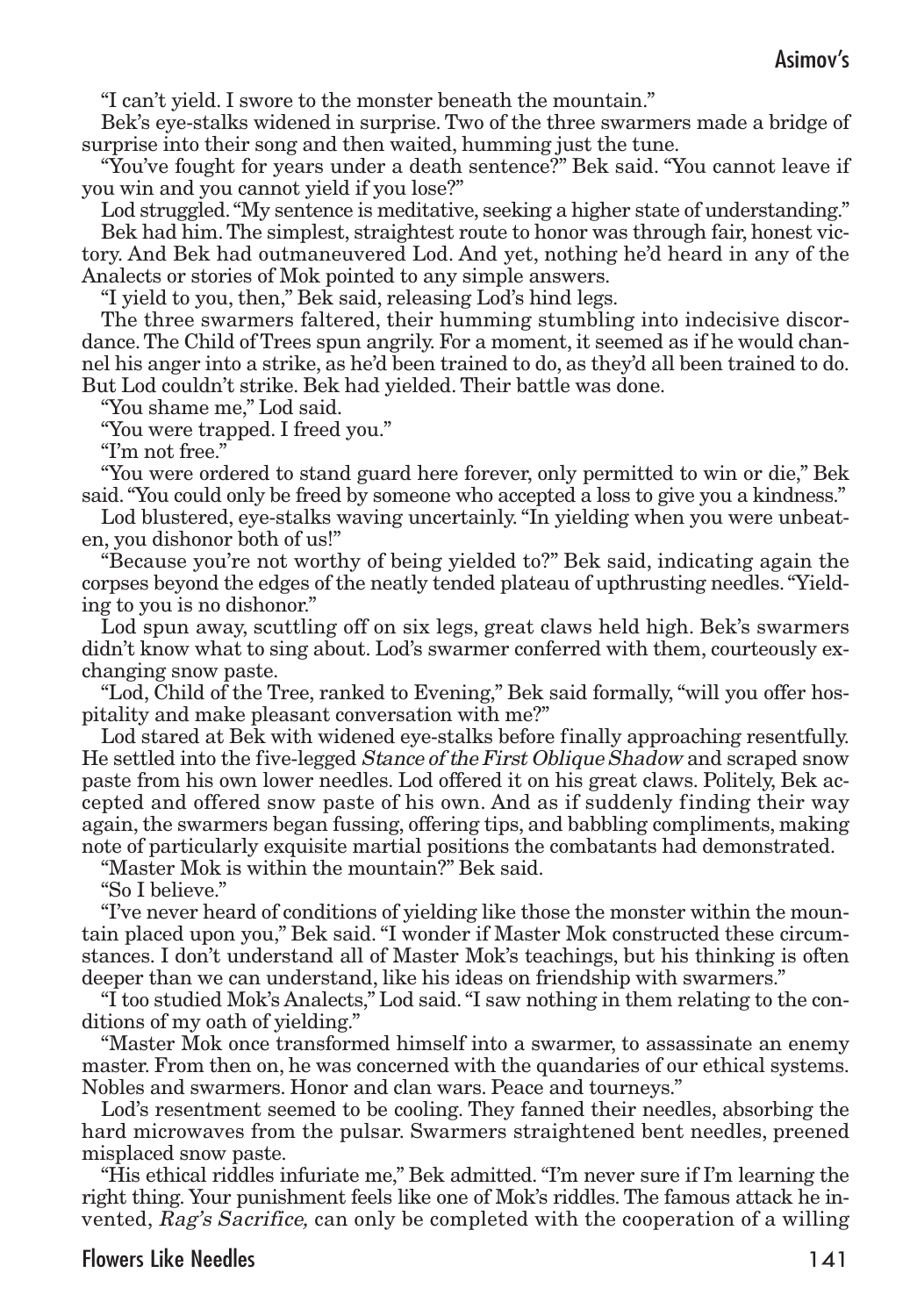swarmer."

The three swarmers made protestations of loyalty, but this was for form's sake.They well understood that *willing* meant something deep in the case of Rag. That swarmer had risked himself as an act of generosity, detached from the swarmer creed.

"You too were bound in a trap that could only be broken by a sacrifice. I played Rag and you played Mok. Together, we broke the trap."

Lod shifted from the *Stance of First Oblique Shadow*, to the *Stance of Noon Shad*ow, and back. Finally, he scuttled away. Bek did not interrupt his thoughts. The Child of the Tree had been trapped for a long time in an oath. Under many philosophies, that was unfair.

"Do you know all this to be true?" Lod said when he returned.

The lines of falling iron and nickel carbonyl snow had slowed, as if time itself hesitated at the end of the year. Bek plucked a single gray flake out of its regimented little line of flakes.

"Does my reasoning seem correct?"

"I don't know. I came all this way for understanding." Lod swung his great claws wide, a stretching sweep prior to battle, or a diffusing of frustration or nervousness. "And yet, I now live with this dishonor of unearned victory!"

Lod appeared ready to fight again. His swarmer began humming a ternary theme to accompany battle, although Bek's swarmers waited quietly, eye-stalks swiveling from one warrior to the other. Great swelling ocean waves rushed beneath them, running between the millions of rods and needles holding up the Waste of Mosses.

"Do you think Master Mok means the same thing we do when he uses the word honor?" Bek asked.

Lod came closer. After some moments of impressive posturing, he settled before Bek. His swarmer quieted.

"Changing a definition is impossible."

"Yet he tried," Bek said. "Maybe if we had understood him, he might have continued teaching the Followers of the Needle. He came to the Waste of Mosses, setting up the approach to his hiding place as a series of tests."

"I failed my test. I didn't defeat the monster beneath the mountain."

"Maybe," Bek said, "or maybe you were also transformed into a test, for yourself and others."

"I was tainted with dishonor and now you pretend to teach with if after if after if!" "I'm no master, but Mok learned from the shabbiest of swarmers. Rag taught Mok that even the great need help. He's been trying to teach us to accept it."

Lod tucked his legs more tightly beneath him and retracted his eye-stalks. For a time, he meditated.

"You might be correct," Lod finally said. "Accepting help when it is owed, as from swarmers, is one thing. Accepting help when some struggle is beyond you is a lumpy paste to spread smooth."

The pulsar had brightened. The snow of iron carbonyl had stopped. Every gray flake in the sky hovered now, pregnant with the coming end of the year.They watched this magical timeless moment. Within minutes, the lines of hovering snowflakes began to slowly retreat upward, into the sky.The year was about to finish.

At the closest approach, the conjoined magnetic fields of planet and star, twisted by a year of orbit, would snap, uncoiling a year's pent up charge, filling the whole sky with a great arc of lightning. The Short Kiss would boil the oceans of iron carbonyl, exposing all the steel rods beneath. As snow refilled the oceans they would enjoy months of good feeding.

"The Short Kiss comes," Bek said."It's said the way to Master Mok is only open in the first days of the year. I'm going into the mountain to find him. Come with me.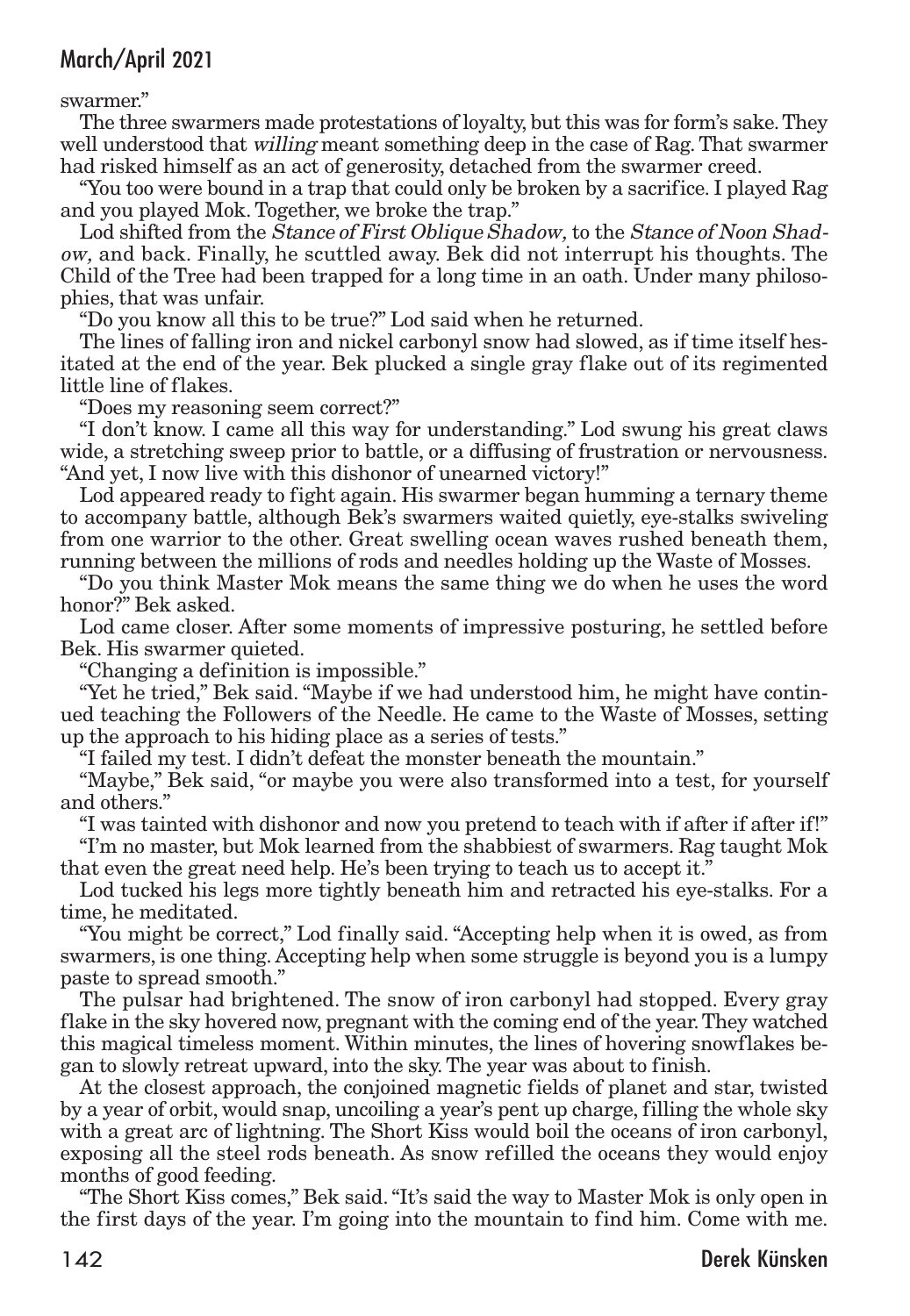You deserve it."

"Because I reached a new state of being? Because I found new truths?"

"Haven't you?"

"It wasn't me finding," Lod said.

"That might have been the point of Master Mok's lesson."

"I am tired of your ifs, but I will go with you, at least as far as the monster."

## \* \* \* II

They passed beneath the overhang.The ceiling of the wide cave was thin enough for some of the pulsar's microwaves to seep through. But the light was strange. Not like night or shadow. More like twilight when colors bleed into one another, becoming one. The slow hunger of night began to creep over Bek. The three swarmers began falling behind, with their shorter needles and thinner reserves of snow paste.

"Go back," Bek said to Dux and Jed. "Enjoy the Short Kiss and new year snow. I hope to come back."

The two swarmers offered large tips, singing the second part of a ballad about one of Bek's fights with a noble officer. Lod told his swarmer to join them. The swarmer scuttled to keep up with the other two.

The cave soon ended in a tangle of spines that had collapsed under their weight. The high ceiling had a hole in its center.

"That was the way," Lod said, indicating the hole."The floor of the cave used to be higher. I jumped before. It's too far now."

"It's not too far if I boost you up," Bek said.

Lod eyed him askance. That was swarmer work, demeaning.

"Your last help still galls me," Lod said."I will help you this time."

"It's not a tally to be balanced," Bek said, stepping two minor claws, then another two, onto Lod's great claws,"but I accept your kindness."

"I'm not just offering a kindness," Lod grunted with the effort. Warriors were not light. Lod strained as Bek trembled on the shaking great claws, in a modified Stance of Noon Shadow, reaching for the ceiling."You again tricked me into accepting something greater."

Bek caught a low-hanging steel spine, but it bent under his weight.

"What's that?"

Lod strained, lifting Bek higher."Trust."

"What?"

"As you are now, I could snip off three or four of your minor claws before you could protect yourself."

"Dishonorable," Bek said, catching a sturdier rod. As he pulled, taking on more of his own weight, Lod lifted him higher."You've already shown me you're honorable."

"I could, though."

Bek gripped a thicket of rods in each of his great claws now, hanging solidly. "I have to trust you more. Climb my body quickly, or you won't have a way up."

Lod lifted himself on all eight of his claws, distributing his weight, trying to avoid ripping out a tuft of Bek's needles. Lod's weight tore at Bek's joints. Fiery pain. Creaking. But finally Lod got his claws onto the ceiling, and he supported his own weight. They scrabbled into the next tunnel.

The upper channel followed the cave ceiling until it dipped steeply downward, toward the sound of crashing waves that could dissolve their joints, leaving just disconnected needles. Everyone lived on stories, told stories of themselves, told stories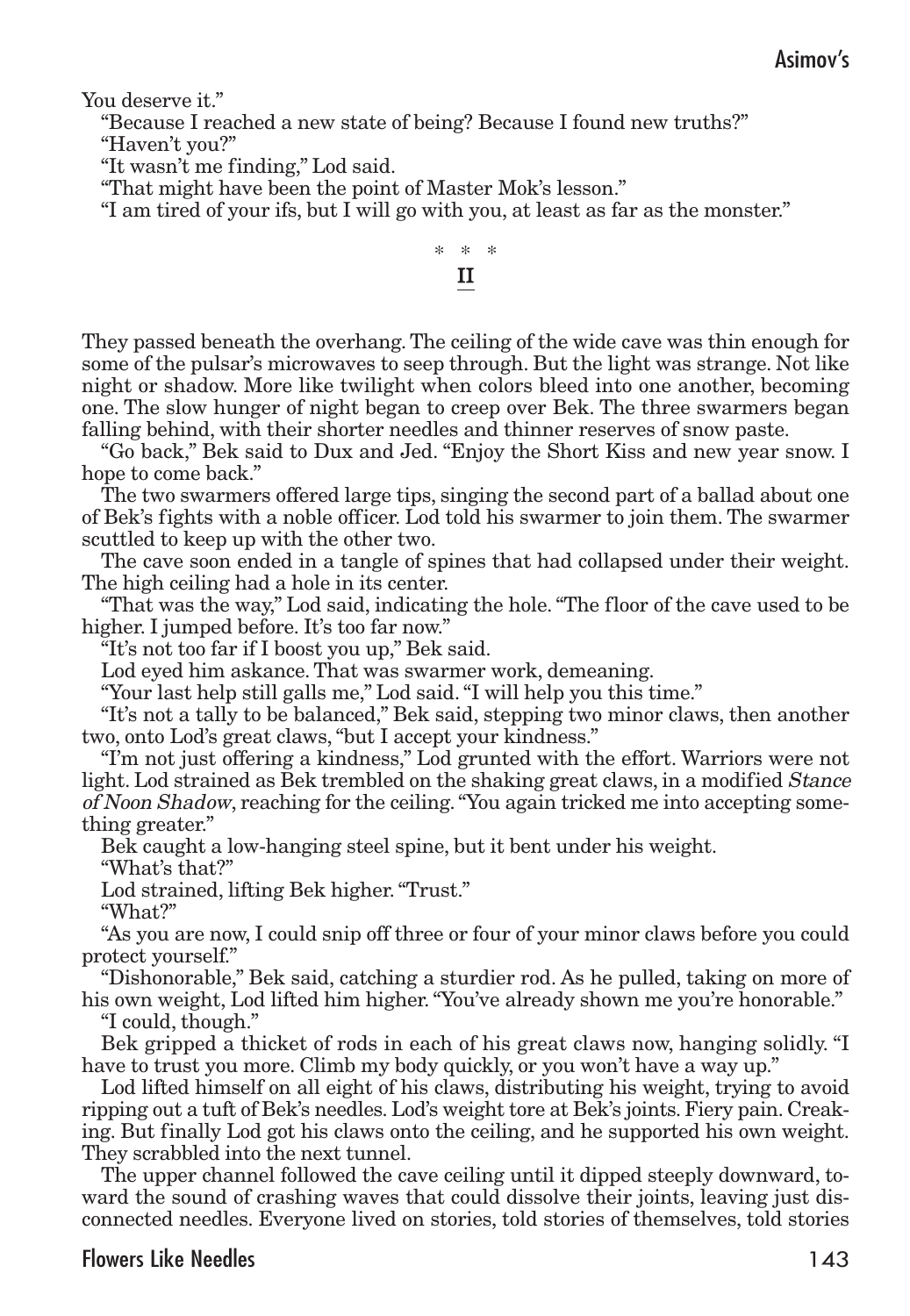of one another. But in no story was descending beneath the world wise. Noble and swarmer alike were blind, starving, and dangerously near the ocean in the underworld. And every legend placed monsters in the dark.

"You must have been brave to have gone down here," Bek said.

"I was then. Now that I know what's down there, I'm just foolish."

The colors of the world became fainter until no microwaves made it through the gaps between the millions of upthrusting spines. The sky no longer existed. Just cold, darkness, and a growing hunger. But not just Bek's hunger. The closer they came to the Short Kiss, the higher the ocean rose in the gaps between the spines. It was the greatest monster, with an endless hunger that tried to swallow the whole world, honorable and dishonorable alike.

"How can the monster survive down here?" Bek said.

"I never asked him," Lod said.

The channel opened onto a high-ceilinged space.The microwaves lit faint pools on the uneven floor of the grotto. The cave channel seemed to continue onward after this space, heading downward to the deadly ocean.Wavelets beneath them, not so far now, made endless splashing sounds among all the spines. Some microwaves penetrated to this depth, through the gaps where spines had been selectively torn away. What strength could have wrenched free steel rods?

Then the floor moved.

Bek and Lod scrambled back as a hulking figure rose, nearly to the ceiling. Its needles fanned wide. Two eyes on long stalks waved, looking at them from different angles as it showed two huge great claws.

"Is that Lod?" the monster said."Did Lod come back?"

Bek scuttled right as Lod scuttled left. The gloom hid much of the monster, but Bek recognized its martial stance, a variant of Crawler's Claw.

"You're a warrior?" Bek said in astonishment.

"What are you doing here, Lod?" the monster said."I let you yield."

"I yielded to him," Bek said."I freed him from your oath trap."

The monster, the warrior, made a grumbling sound. He was larger than anyone Bek had ever met or heard of.

"What is your school?" Bek said.

"Are you challenging me first or will Lod do it?" the monster said. Neither of them could beat him.

"I have a right to ask for boasting before deciding to challenge," Bek said.

"So you do," the creature said. "So you do. I am TokTok, a Follower of the Way of the Tide."

"That school doesn't exist anymore," Bek said."It went extinct decades ago."

"It thrives beyond the archipelago, in Goz and Gan."

It was hard to credit this statement. The islands of Goz and Gan were mythically distant.

"You must have quite a story of your travels here," Bek said finally.

"I crossed the ocean basin after a Short Kiss. It took months of fast moving as snows and rains refilled the basin. I reached the farthest edges of your archipelago with the rising ocean licking at my hind claws. I summered on that first island, regaining my strength. Year after year, I tracked the stories of a Follower of the Needle who had assassinated a Master of the Tide."

"You came for revenge against the best fighter in the world," Lod said.

"I had nothing to fear from Mok. I, TokTok, second of that name, am a Master of the Tide."

"Why aren't you boasting of meeting Master Mok?" Bek said. "Even if you lost, it's worth a song, a lay, a poem. Speak it." Bek didn't know the customs of Goz and Gan at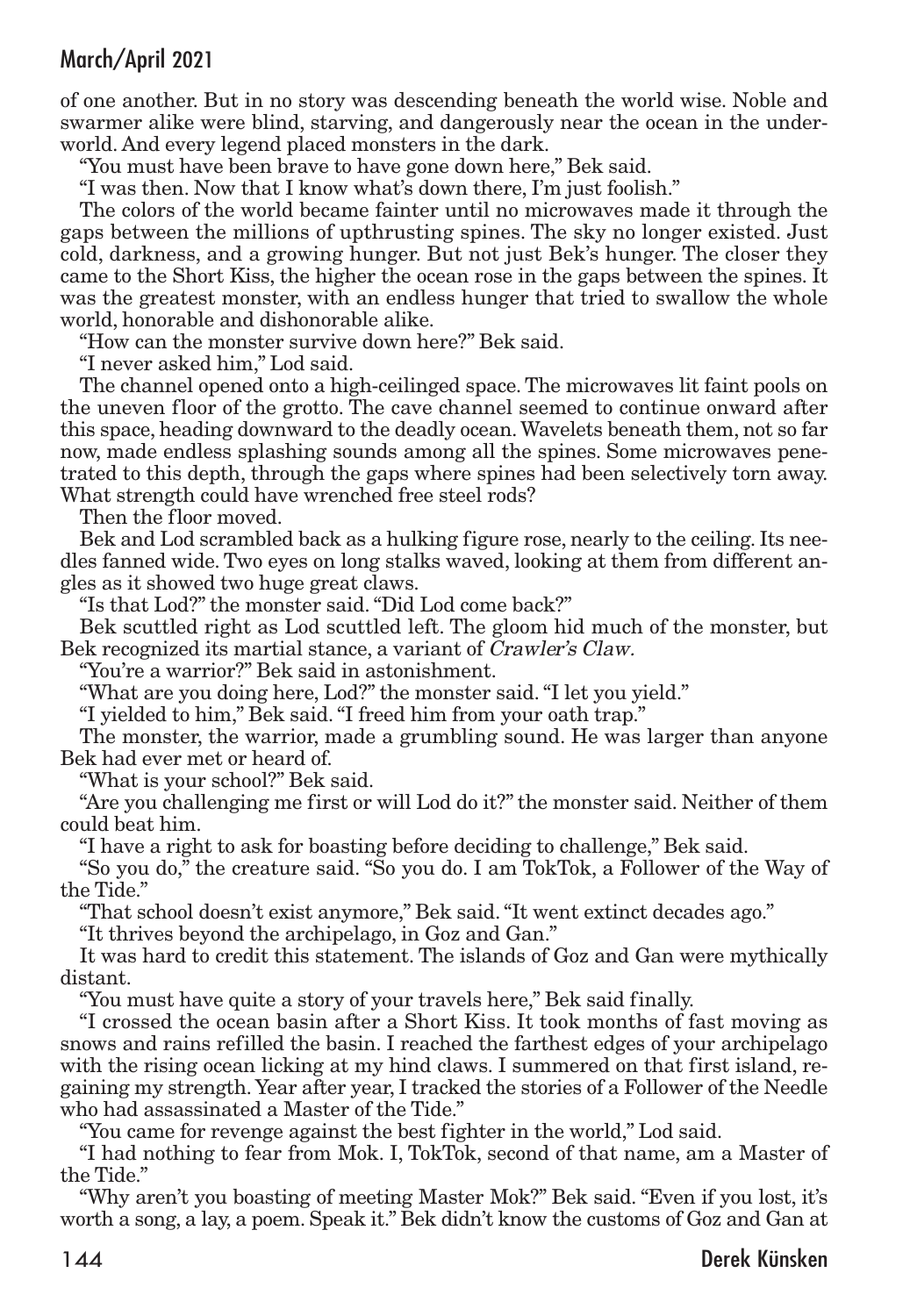the furthest edge of the world, but boasting was boasting. History telling was universal.

"Mok did not boast," TokTok said. "The famous Master Mok, who had defeated Master Cis of the Tide, didn't boast. He didn't even name himself. I called him a coward, seeking to goad him. I called him selfish, for not responding to my challenge. I thought he was trying a trick."

The ocean waves crashed, perhaps only a few body lengths beneath them, pulled higher and higher as the world neared the pulsar. Bek felt light, like the world itself was lifting him by every one of his spines.They neared the end of the year, when the world had to explode.

"Mok moved his great claws,"TokTok said,"so I struck a killing blow. He turned in time to make the blow glancing, but I injured him badly.To my horror, I found in his great claw a flower. I'd demanded boasting and fighting, and the killer of Master Cis of the Tide had brought out a flower. I'd struck an opponent who had not accepted my challenge, who hadn't engaged in feats of boasting, who hadn't been ready."

Bek heard the pain in TokTok's voice, the self-loathing. The frustration. Every school lived by an ethos of fairness. They differed in form, but not in essence. In a challenge, honor superseded life or death.Warriors carried nothing but their honor in life and left only stories of it after death.TokTok's story had become one of striking down someone who had not accepted a challenge.TokTok could not refuse to tell his story, but the story would never leave here. Whether Lod or Bek fought him first didn't matter. Both would lose to TokTok. And when he defeated them, he didn't need to let them yield.

"What did Master Mok tell you?" Bek asked.

"Nothing. I tried to tend him, but he wouldn't let me close. He crawled into Mount Ceg. I followed him. On this spot, he said to me: 'Your fate is your own to decide.' I chose to stay here, meditating on my crime. He went on. He is beyond this cave, in a hollow blocked by the ocean."

"And you've stopped every pilgrim," Bek said.

"I have restitution to do for what I've done," TokTok said. "I will protect him from challenges until I feel the stain on my honor is expunged."

The throbbing of the ocean was only a few claw lengths beneath them now. The Short Kiss was only minutes away.

"Until you can defeat him honorably."

"I hope so."

"Why did he show the flower?" Bek said."Was he afraid?"

"He was not afraid," TokTok said with finality.

"What have you meditated on?" Bek said.

"All the philosophies.The Followers of the Wave.The Children of the Tree.The Followers of the Needle. My own knowledge of the Way of the Tide."

"Have you found new truths?"

"I don't know."

"Could Master Mok have defeated you?" Bek asked.

"No one can defeat me."

"If you'd defeated him, killed him, what would you have done?" Bek said.

The wind howled between the thicket of needles around them.TokTok's eye-stalks came close, like in dreaming. "I would have gone home, island by island, telling my story."

"You would have become not only the greatest Follower of the Tide, but perhaps the greatest warrior in the whole world."

"Maybe," TokTok said.

"You would have shaped other students to follow the ethos of the Tide."

"Yes."

"But Master Mok is himself a teacher. Do you know his teachings?"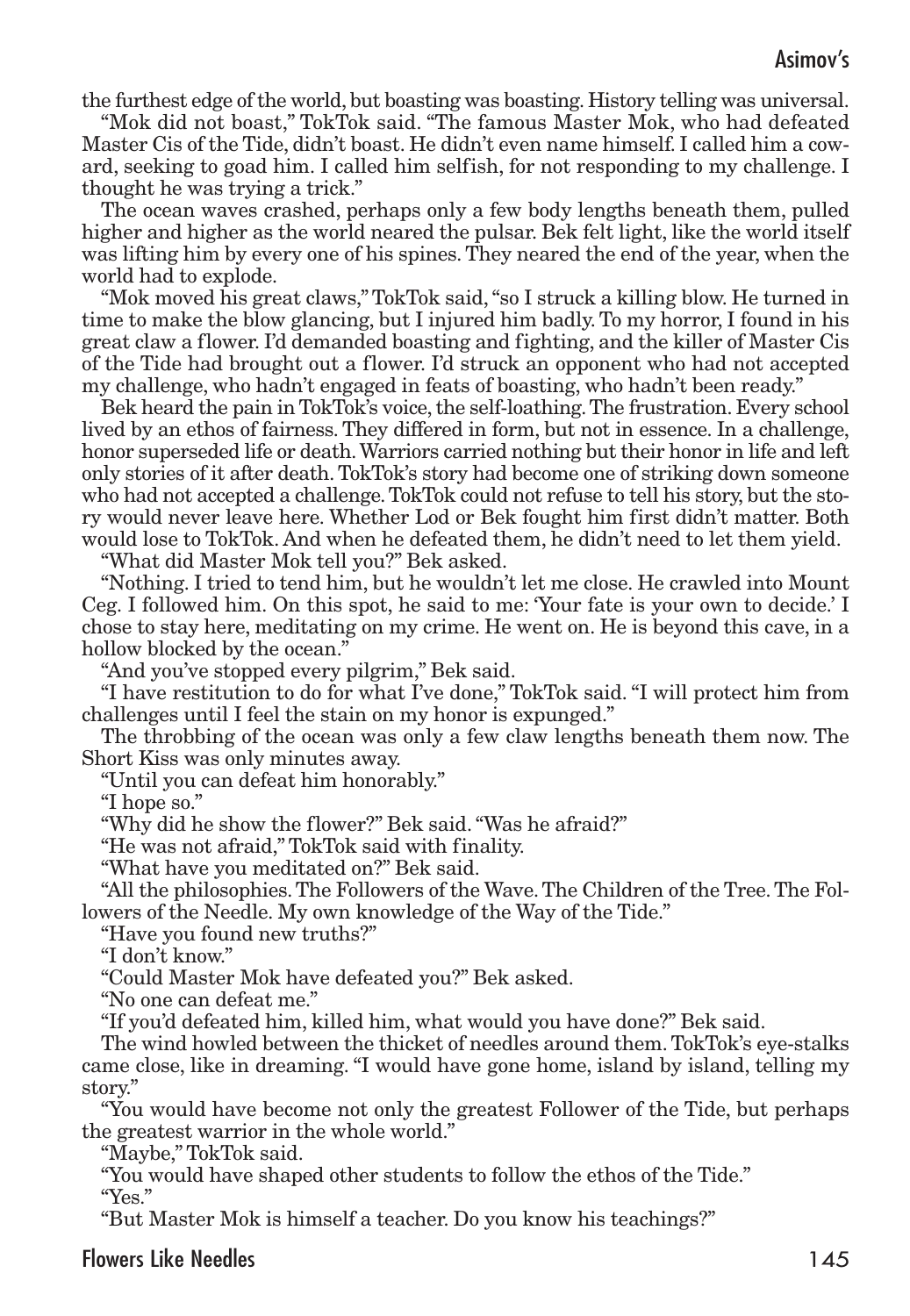"No. I came to avenge Master Cis."

"TokTok, this dishonor wasn't your fault. Anyone would have done the same facing Master Mok." Bek scuttled in front of the immense warrior. "Forgive yourself. We don't blame you."

TokTok loomed higher."You don't blame me? Who are you to blame or forgive?"

"I'm among the highest of the Followers of the Needle, a student of the students of Master Mok. I seek him out to learn the meaning of his Analects. The hardest thing to understand of Mok's teachings is honor. It doesn't mean the same thing to him as to us, nor does dishonor. I don't believe he thinks you dishonored him or you.What if he asked you to choose your fate because he wanted you to choose?"

"What do you know of his intent?"

"He told you to choose your fate. You decided to protect the target of your revenge indefinitely, until the end of the world. You punish yourself for a crime only you think you committed. I've heard your story. I forgive you."

The world exploded with blinding lightning and deafening radio static, outlining the hulking enormity of TokTok and the poised watchfulness of Lod. Hurricane winds of the iron carbonyl ocean boiling to vapor tore at them.They held their claws tight to the cave. Lightning heated the steel of Bek's body, welding the fine, smoothed snow paste to needles, lengthening and thickening them. Vital euphoria filled him. The year was ending. The world celebrated with long minutes of a violent storm.

Weight seemed to return. And throbbing darkness. The three warriors still clutched the cave floor, flexing experimentally with their slightly grown spines, with claws sticky from tiny incidental welds to the floor. Everything on them felt alive, renewed, born again.

"I don't understand everything Master Mok taught," Bek said into the weird quiet. "I haven't seen him since before I had great claws, but even then, he was trying to teach something different from all other masters."

Lod sat beside Bek, as if Bek were a teacher. TokTok flexed his great claws in disheartened grace.

"It seems in Mok's teachings," Bek said,"that honor is like a great claw. It must be sharp and strong, but it is not a tool for every occasion, and sometimes can be utterly unimportant. Mok put his own needles into his dying friend, a shabby swarmer, sacrificing the cleanliness of his own needles, risking his own life."

Bek reached out, touching the sliding, overlapping needles of TokTok's great claw. There was no static discharge. Only in the newest hours of the year did every tree and bush and warrior and bird have the same charge. TokTok did not strike him down for his presumption.

"You earned and named each of your needles," Bek said. "Each was grown over time, or taken from a defeated opponent, or given by an approving master. We recite the history of every needle in a song of boasts, and yet the greatest warrior in the world put his needles into a shabby swarmer's body.When he told you to choose your fate, what do you think he meant? Do you think he meant for you to live out your days in the dark?"

TokTok was quiet. Bek settled into a meditative stance, the one with seven claws holding onto seven different spines in the floor of the cave. *Stance of Dawn*. It was not a defensive posture, but a restful, contemplative one. The air of the world was thick now, heavy, with the weight of all the ocean hanging in the unseen sky, waiting to snow down nourishment on them, to refill all the basins with promise.

"You did not get your chance to boast of your best battles," TokTok said quietly.

"They don't seem important right now," Bek said.

Lod scuttled beside Bek.

"I don't understand what Master Mok was trying to teach you," Lod said, "but I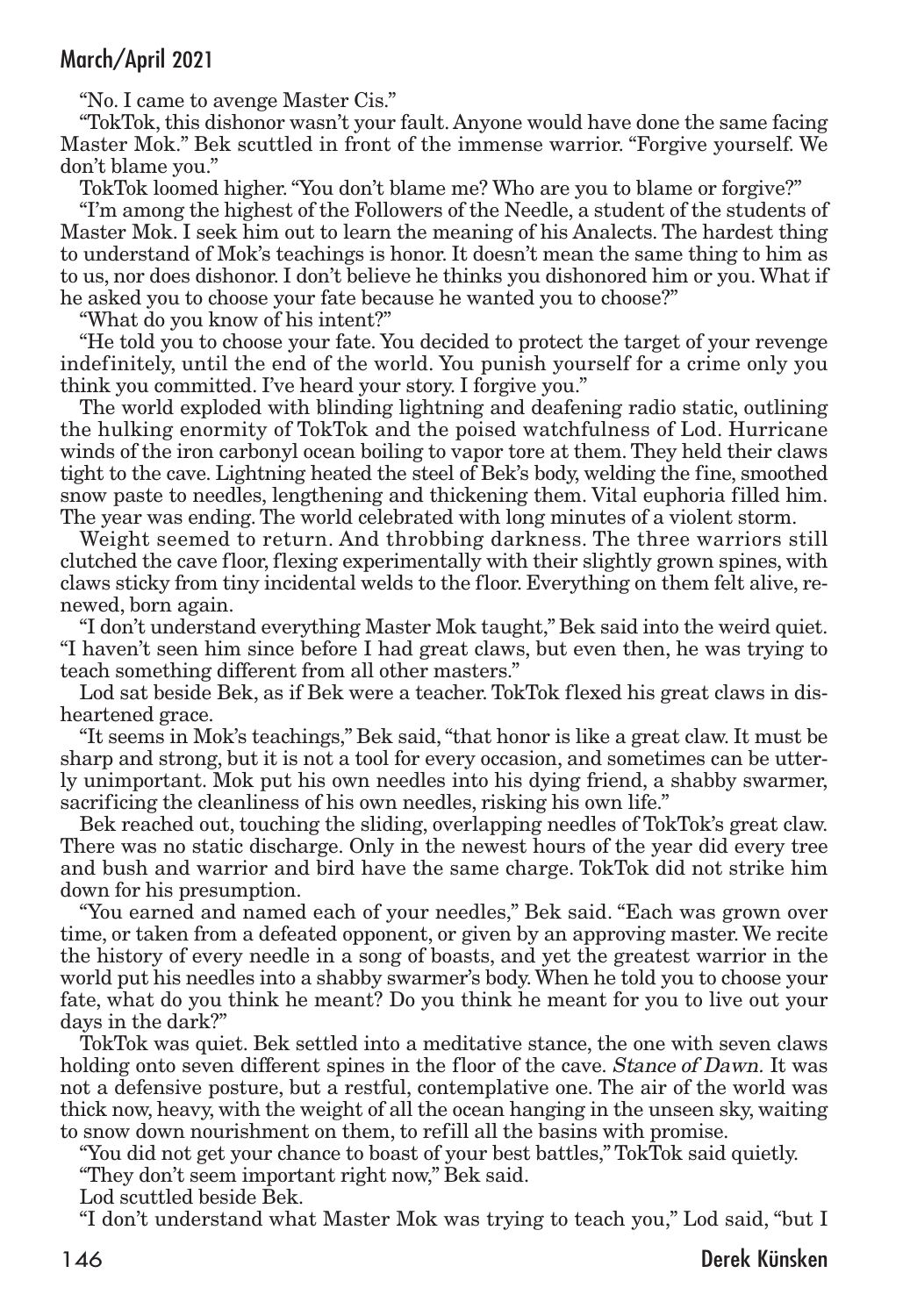would like to ask him."

TokTok's needles fanned. If TokTok chose to bar the way, they could do nothing but withdraw or die.

"Let us seek him out," TokTok said finally. "If we're all wrong, I can still kill you both after."



The three of them descended. The cave must have been beneath the ocean only an hour earlier.The spines making up the foundations of the mountain were misshapen in the way only subsurface needles grew. The chaos of it was weirdly disturbing.

The cave bottomed out before climbing gently.The wind made a haunting moan at this depth where normally ocean would have dissolved them, leaving only needles. They'd only been given permission to transit this deathly warren. In weeks, perhaps days, the snows collecting in the ocean basins would melt and fill the world again, closing this pathway through the underworld.

They finally emerged into a wide space half-lit with microwaves.The ceiling was nearly solid with needles, but here and there, as if by judicious pruning, narrow channels welcomed in faint pulsar shine.The cave was not the barren hole Bek had expected. It was a garden, bursting with shiny metal flowers, steely petals in all stages of curling growth.

Flowers were hard to grow. Their tending had much to do with sculpting and they only bloomed in regions where the magnetic field bent in unpredictable ways. Flowers were fractal maps of the strange unexpectedness of the world. And this garden was immense.

Swarmers climbed the walls, shaping with pincers, smoothing, cleaning.They sang no boastful songs, but chanted placid nature hymns. Some of their needles were swarmer-short, but a few of them carried outsized warrior spines too. A shiny old warrior stood in the middle of the subterranean garden in a one-legged stance Bek did not recognize. His seven other limbs were raised in perfect balance. He looked funny; many of his spines were swarmer-short.

The three of them approached the greatest warrior in the world with respectful grace.They each assumed learning stances appropriate to their schools. After a time, Master Mok's eye-stalks rose toward them.

"Master Mok," Bek said, "we are students, come to learn from you."

"You are Bek," the master said.

Bek's eye-stalks widened in surprise. He had expected a meeting, not a reunion.

"You remember me? I was only a budling on my father's body when you were a master. I carried only trainee claws when you were grandmaster. Was I special that you remember me?"

"No," Mok said.

Disappointment smothered Bek's brief elation. The idea that the famous teacher had remembered him had given him a strange pride.

"I won't teach you, Follower of the Needle."

"Not just me. All of us. We're from different schools."

"Only if you defeat me."

The swarmers along the walls continued their hymn to growing things. Bek looked at the old warrior-monk strangely. He couldn't defeat the greatest fighter in the whole world, even aged as he was.TokTok had not.Then Bek realized that Mok was referring to all three of them.

"All three of us?" Bek said."We cannot. There is no honor in three against one."